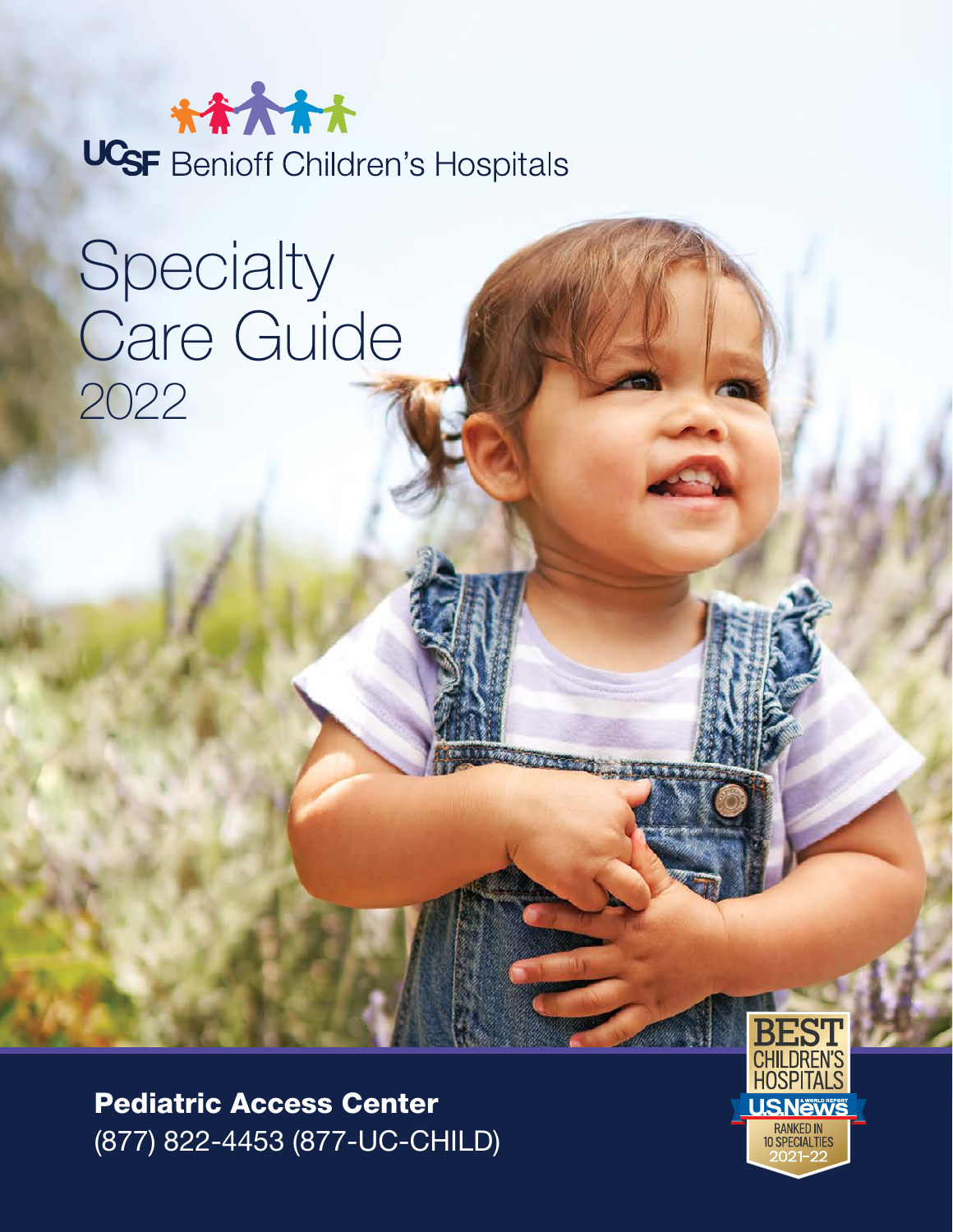# Locations

#### **[Oakland](mailto:https://www.ucsfbenioffchildrens.org/locations/oakland-main-hospital?subject=)**

[Main Hospital](mailto:https://www.ucsfbenioffchildrens.org/locations/oakland-main-hospital?subject=) [747 52nd St.](mailto:https://www.ucsfbenioffchildrens.org/locations/oakland-main-hospital?subject=) [Oakland, CA 94609](mailto:https://www.ucsfbenioffchildrens.org/locations/oakland-main-hospital?subject=)

[Outpatient Center](mailto:https://www.ucsfbenioffchildrens.org/locations/oakland-outpatient-center?subject=) [744 52nd St.](mailto:https://www.ucsfbenioffchildrens.org/locations/oakland-outpatient-center?subject=) [Oakland, CA 94609](mailto:https://www.ucsfbenioffchildrens.org/locations/oakland-outpatient-center?subject=)

#### [San Francisco](mailto:https://www.ucsfbenioffchildrens.org/locations/mission-bay?subject=) O

[Main Hospital](mailto:https://www.ucsfbenioffchildrens.org/locations/mission-bay?subject=) [1845 Fourth St.](mailto:https://www.ucsfbenioffchildrens.org/locations/mission-bay?subject=) [San Francisco, CA 94158](mailto:https://www.ucsfbenioffchildrens.org/locations/mission-bay?subject=)

[Outpatient Center](mailto:https://www.ucsfbenioffchildrens.org/locations/san-francisco-outpatient-center?subject=)  [1825 Fourth St.](mailto:https://www.ucsfbenioffchildrens.org/locations/san-francisco-outpatient-center?subject=) [San Francisco, CA 94158](mailto:https://www.ucsfbenioffchildrens.org/locations/san-francisco-outpatient-center?subject=)

### **CARDIOLOGY [CLINICS](mailto:https://www.ucsfbenioffchildrens.org/locations/san-francisco-outpatient-center?subject=)**

**Berkelev** 3000 Colby St., Suite 301 Berkeley, CA 94705

Eureka 2700 Dolbeer St. Eureka, CA 95501

Fairfield 5030 Business Center Dr., Suite 380 Fairfield, CA 94534

Napa 3443 Villa Lane, Suite 2 Napa, CA 94558

Salinas 1441 Constitution Blvd. Salinas, CA 93906

Sonora 12791 Cabezut Road Sonora, CA 95370

Stockton 2800 North California St., Suite 15B Stockton, CA 95204

Ukiah 260 Hospital Dr., Suite 204 Ukiah, CA 95482



GREENBRAE<sup>Q</sup>

**Q** SANTA ROSA

# MULTI-SPECIALTY CARE CLINICS

[Brentwood](https://www.ucsfbenioffchildrens.org/locations/brentwood) [1181 Central Blvd., Suite B](https://www.ucsfbenioffchildrens.org/locations/brentwood) [Brentwood, CA 94513](https://www.ucsfbenioffchildrens.org/locations/brentwood)

[Fremont](https://www.ucsfbenioffchildrens.org/locations/fremont) [1900 Mowry Ave., Suite 1](https://www.ucsfbenioffchildrens.org/locations/fremont) [Fremont, CA 94538](https://www.ucsfbenioffchildrens.org/locations/fremont)

**[Greenbrae](https://www.ucsfbenioffchildrens.org/locations/greenbrae)** [1300 S. Eliseo Dr., Suite 204](https://www.ucsfbenioffchildrens.org/locations/greenbrae) [Greenbrae, CA 94904](https://www.ucsfbenioffchildrens.org/locations/greenbrae)

[Los Gatos](https://www.ucsfbenioffchildrens.org/locations/los-gatos)  [14880 Los Gatos Blvd.](https://www.ucsfbenioffchildrens.org/locations/los-gatos)  [Los Gatos, CA 95032](https://www.ucsfbenioffchildrens.org/locations/los-gatos)

**Modesto** [1444 Florida Ave., Suite 100](https://www.ucsfbenioffchildrens.org/locations/modesto) [Modesto, CA 95350](https://www.ucsfbenioffchildrens.org/locations/modesto)

**Monterey** 2 Upper Ragsdale Dr., Suite B100 Monterey, CA 93940

[Redwood Shores](https://www.ucsfbenioffchildrens.org/locations/redwood-shores) [290 Redwood Shores Parkway](https://www.ucsfbenioffchildrens.org/locations/redwood-shores) [Redwood City, CA 94065](https://www.ucsfbenioffchildrens.org/locations/redwood-shores)

[San Francisco – Mount Zion](https://www.ucsfbenioffchildrens.org/locations/mount-zion) [1600 Divisadero St.](https://www.ucsfbenioffchildrens.org/locations/mount-zion) [San Francisco, CA 94115](https://www.ucsfbenioffchildrens.org/locations/mount-zion)

[San Francisco – Parnassus](https://www.ucsfbenioffchildrens.org/locations/parnassus) [400 Parnassus Ave.](https://www.ucsfbenioffchildrens.org/locations/parnassus) [San Francisco, CA 94143](https://www.ucsfbenioffchildrens.org/locations/parnassus)

[San Mateo](https://www.ucsfbenioffchildrens.org/locations/san-mateo)  [1100 Park Place, Suite 100](https://www.ucsfbenioffchildrens.org/locations/san-mateo) [San Mateo, CA 94403](https://www.ucsfbenioffchildrens.org/locations/san-mateo)

[San Ramon](https://www.ucsfbenioffchildrens.org/locations/san-ramon)  [2303 Camino Ramon, Suite 175](https://www.ucsfbenioffchildrens.org/locations/san-ramon)  [San Ramon, CA 94583](https://www.ucsfbenioffchildrens.org/locations/san-ramon)

[Santa Rosa](https://www.ucsfbenioffchildrens.org/locations/santa-rosa)  [500 Doyle Park Dr., Suite 104](https://www.ucsfbenioffchildrens.org/locations/santa-rosa) [Santa Rosa, CA 95404](https://www.ucsfbenioffchildrens.org/locations/santa-rosa)

[Walnut Creek](https://www.ucsfbenioffchildrens.org/locations/walnut-creek) [2401 Shadelands Dr.](https://www.ucsfbenioffchildrens.org/locations/walnut-creek) [Walnut Creek, CA 94598](https://www.ucsfbenioffchildrens.org/locations/walnut-creek)



**Q** BRENTWOOD

© MODESTO →

**O** WALNUT CREEK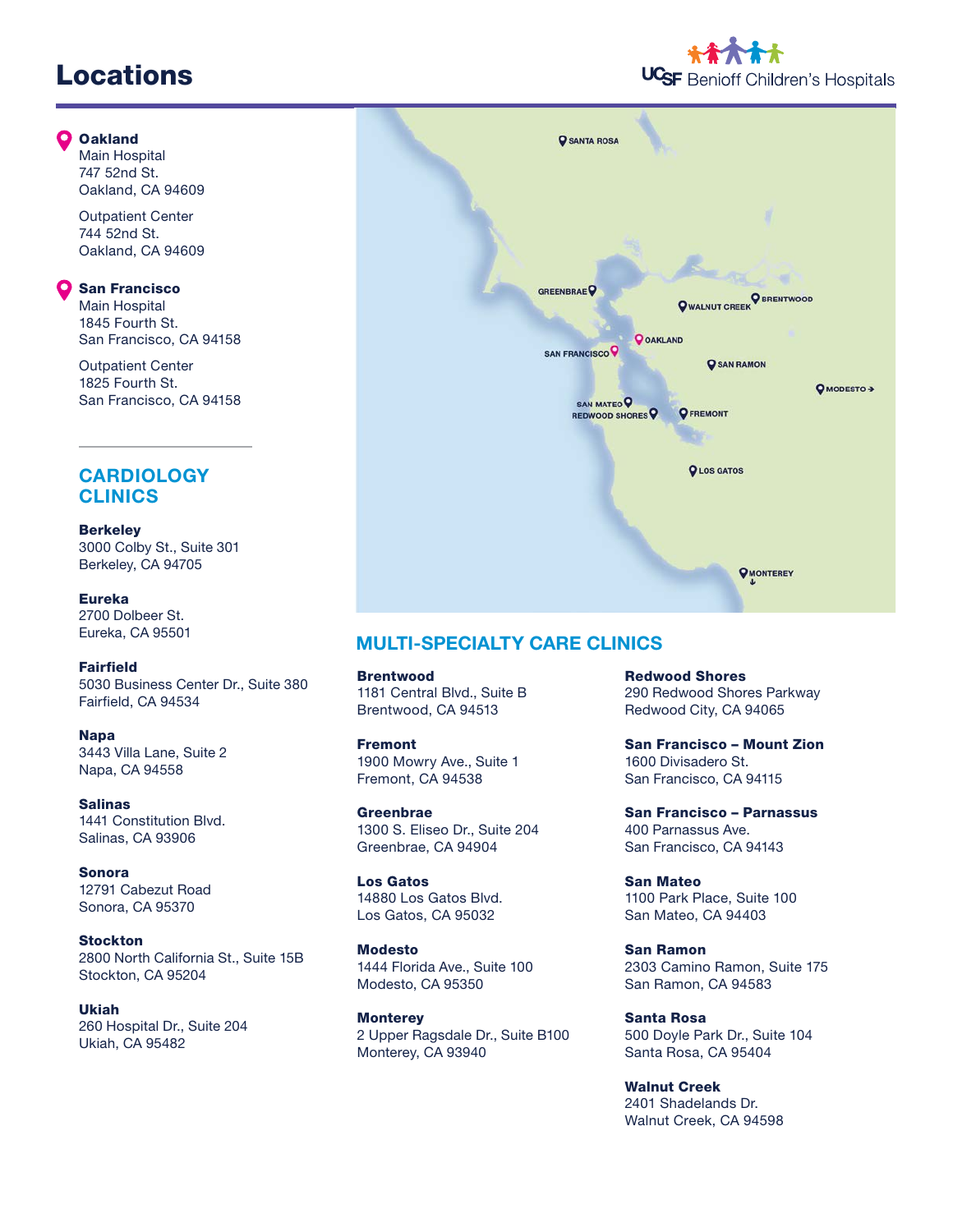

San Mateo • Cardiology • Developmental Medicine • Endocrinology • Gastroenterology • Neurology • Neurosurgery • Orthopedics • Pulmonology • Urology Santa Rosa • Cardiology • Diabetes

• Gastroenterology • Hematology-**Oncology** • Intensive Care Nursery (ICN) Follow-Up Program

• Nephrology Cardiology Only Locations • Berkeley • Eureka • Fairfield • Napa • Salinas • Sonora • Stockton • Ukiah

# [How to Refer](mailto:https://www.ucsfbenioffchildrens.org/refer-a-patient?subject=)

# [Pediatric Access Center: \(877\) 822-4453 \(877-UC-CHILD\)](mailto:https://www.ucsfbenioffchildrens.org/refer-a-patient?subject=)

# [SPECIALTY CARE CLINICS](mailto:https://www.ucsfbenioffchildrens.org/medical-professionals/specialty-care-clinic-schedules?subject=)

### Outpatient fax: (510) 985-2202

#### **Brentwood**

- Audiology
- Cardiology
- Gastroenterology
- Neurology
- Otolaryngology (ENT)

#### San Ramon

- Cardiology
- Endocrinology
- Gastroenterology
- General Surgery Clinic
- Neurology
- Ophthalmology
- Orthopedic Oncology
- Orthopedics
- Speech Therapy
- Sports Medicine and Physical **Therapy**

#### Walnut Creek

- Audiology
- Cardiology
- Dermatology
- Diagnostic Imaging
- Eating Disorders
- Endocrinology
- Gastroenterology
- General Surgery Clinic
- Hematology-Oncology
- Lab Draw
- Nephrology
- Neurology
- Neurosurgery
- Nutrition Counseling
- Orthopedics
- Otolaryngology (ENT)
- Outpatient Surgery Center
- Plastic and Hand Surgery
- Pre-Diabetes Clinic
- Pulmonary Clinic
- Rheumatology Clinic
- Sports Medicine and Physical **Therapy**
- Urology

## Outpatient fax: (415) 353-4485

#### Fremont

- Cardiology
- Gastroenterology
- General Surgery Clinic
- Hematology-Oncology
- Orthopedics
- Sports Concussion

#### **Greenbrae**

- Cardiology
- Eating Disorders
- Endocrinology
- Gastroenterology
- Hematology-Oncology
- Nephrology
- Neurology
- Neurosurgery
- Orthopedics
- Otolaryngology (ENT)
- Pulmonology

#### Los Gatos

- Cardiology
- Endocrinology
- Gastroenterology
- Neurosurgery

#### Modesto

- Cardiology
- Neurosurgery

#### **Monterey**

- Cardiology
- Nephrology

#### Redwood Shores

- Audiology
- Orthopedics
- Otolaryngology (ENT)

[Physician Liaison Service](mailto:https://www.ucsfbenioffchildrens.org/medical-professionals/physician-liaison-service?subject=)

[www.ucsfbenioffchildrens.org](mailto:https://www.ucsfbenioffchildrens.org/?subject=)

[Children's Hospitals.](mailto:https://www.ucsfbenioffchildrens.org/medical-professionals/physician-liaison-service?subject=)

• Sports Medicine

#### San Francisco – Mount Zion

- Adolescent and Young Adult Clinic
- Cancer Genetics and Prevention Program
- Cochlear Implant Center
- Dermatology
- Eating Disorders
- Gastroenterology
- Inflammatory Bowel Disease (IBD) Program
- Lab Services
- Movement Disorders and Neuromodulation Center
- Neurodevelopmental Pediatrics (UCSF Osher Center for Integrative Medicine)
- Neurology
- Pediatric Liver Center
- Sleep Lab

#### San Francisco – Parnassus

- Child and Adolescent **Psychiatry**
- Hyperactivity, Attention and Learning Problems (HALP) Clinic

• Plastic and Reconstructive

• Young Adult and Family

[Physician liaisons can expedite referrals, resolve any issues that come up and](mailto:https://www.ucsfbenioffchildrens.org/medical-professionals/physician-liaison-service?subject=)  [ensure you have the best possible experience when partnering with UCSF Benioff](mailto:https://www.ucsfbenioffchildrens.org/medical-professionals/physician-liaison-service?subject=) 

• Occupational Therapy • Physical Therapy

**Surgery** • Speech Therapy • STAR Center for Autism Spectrum Disorder and Neurodevelopmental

**Disorders** 

**Center** 

Phone: (800) 444-2559 | Email: [liaisons@ucsf.edu](mailto:liaisons%40ucsf.edu?subject=)